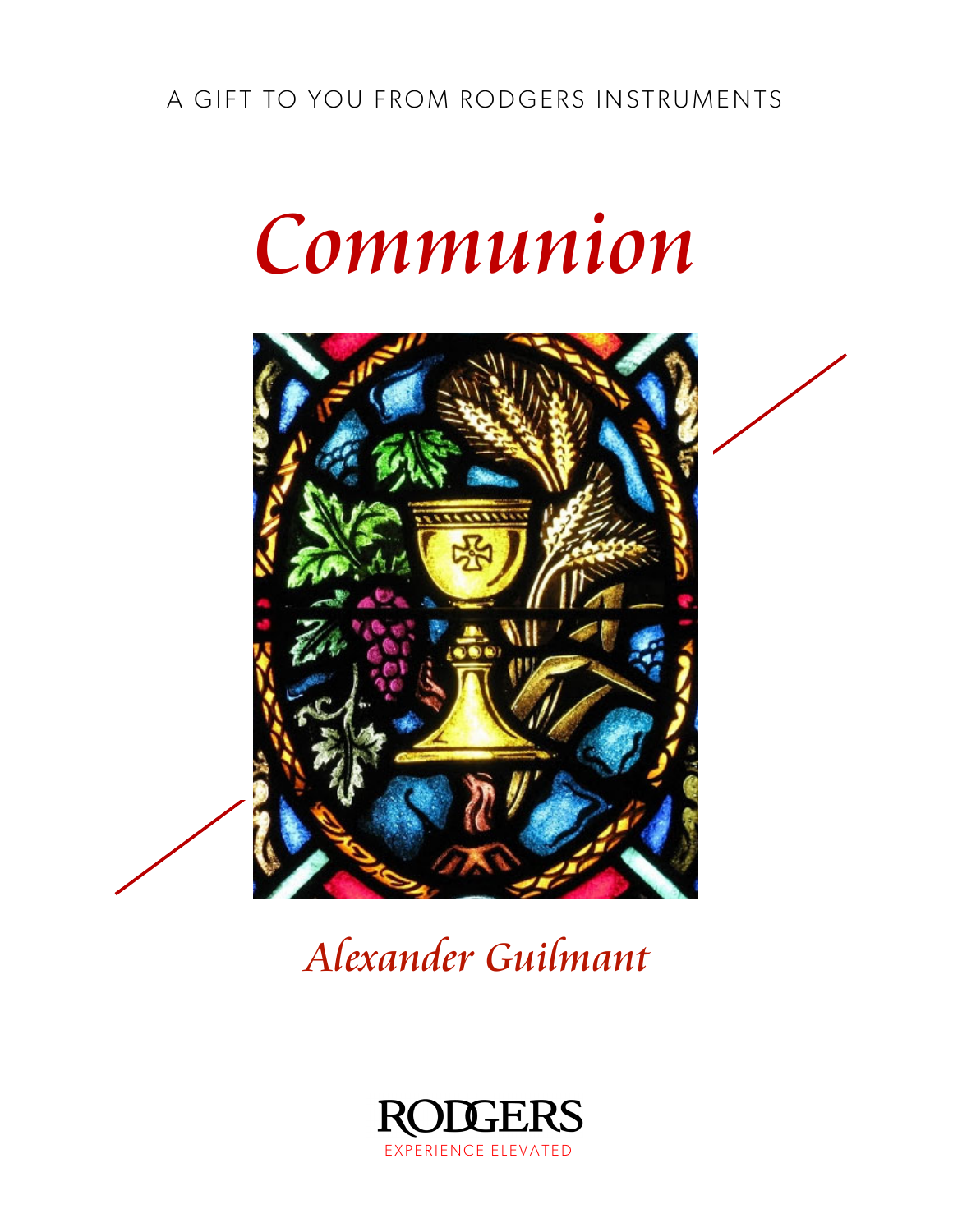## Communion



Félix-Alexandre Guilmant (March 12, 1837 – March 29, 1911) was a French organist and composer. He was the organist of La Trinité for 30 years, from 1871 until 1901. A noted pedagogue, performer, and improviser, Guilmant helped found the Schola Cantorum de Paris. He was appointed as Professor of Organ at the Paris Conservatoire in 1896. Guilmant was known for his improvisations, both in the concert and church setting. His inspiration came from Gregorian chants, and he was greatly noted amongst his colleagues for his mastery of the melodies. From then on, Guilmant followed a career as a virtuoso; he gave concerts in the United States (the first major French organist to tour USA), and in Canada, as well as in Europe, making especially frequent visits to England. His American achievements included a 1904 series of 40 recitals on the largest organ in the world, the St. Louis Exposition Organ, now preserved as the nucleus of Philadelphia's Wanamaker Organ.

*Communion* is from a collection of organ works, Opus 15, No. 1. A video of Dan Miller performing this beautiful music can be found on the YouTube channel of Rodgers Instruments.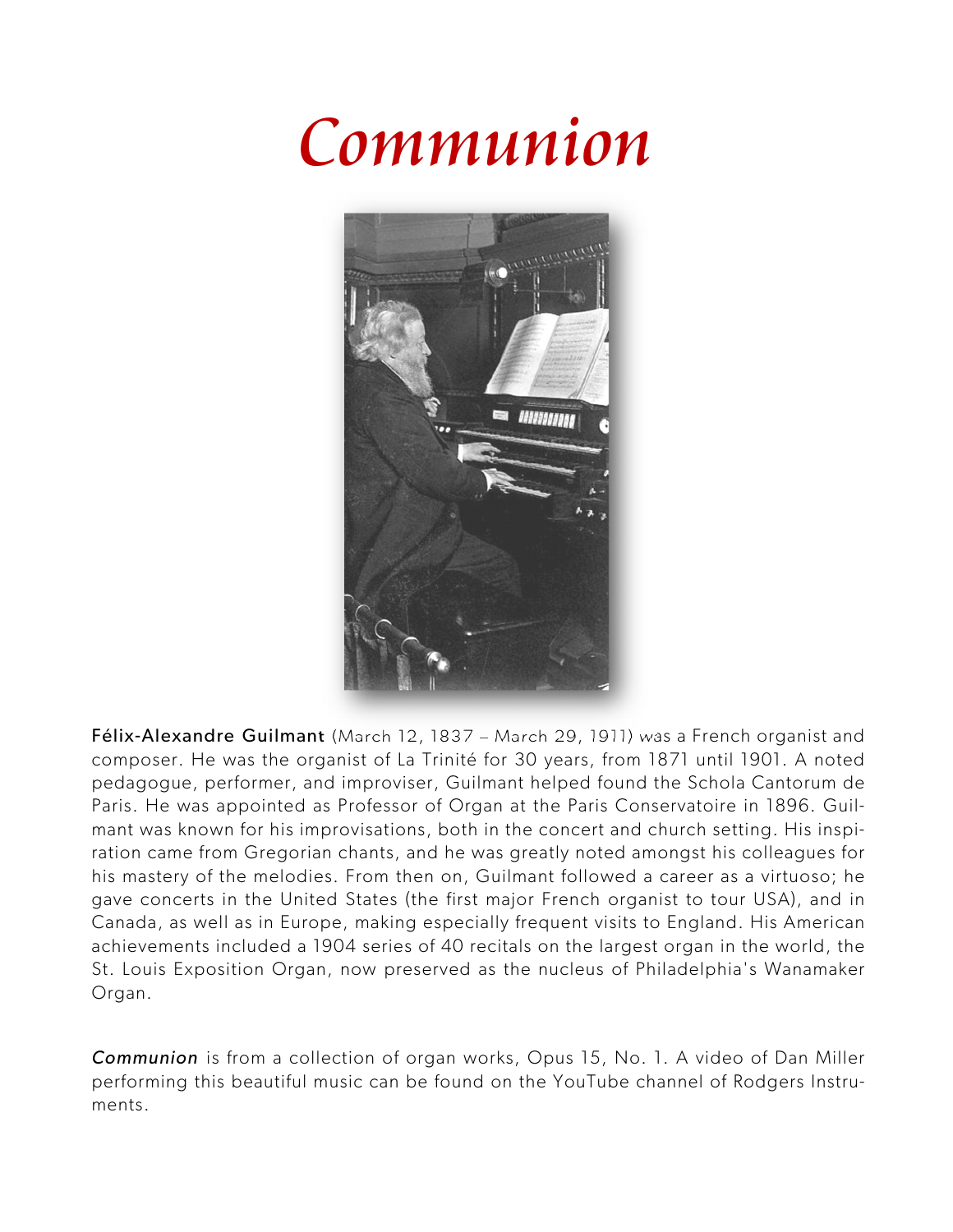Swell: Celestes 8' Great: Flutes 8' 4' Pedal: 16' 8' to balance

 $\underset{\mathrm{Op.15, No.1}}{\text{Communion}}$ 

Alexander Guilmant







![](_page_2_Figure_7.jpeg)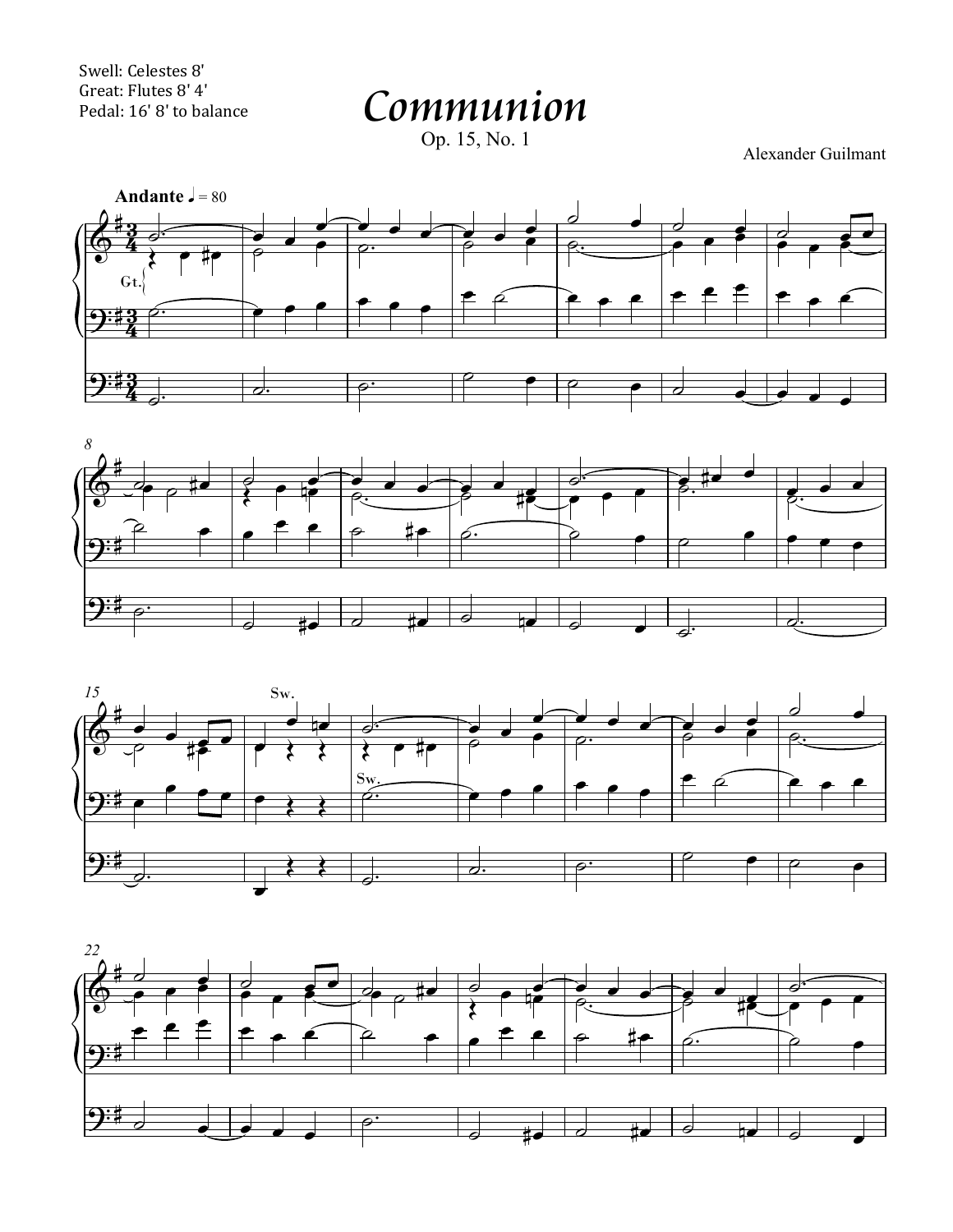![](_page_3_Figure_0.jpeg)

![](_page_3_Figure_1.jpeg)

![](_page_3_Figure_2.jpeg)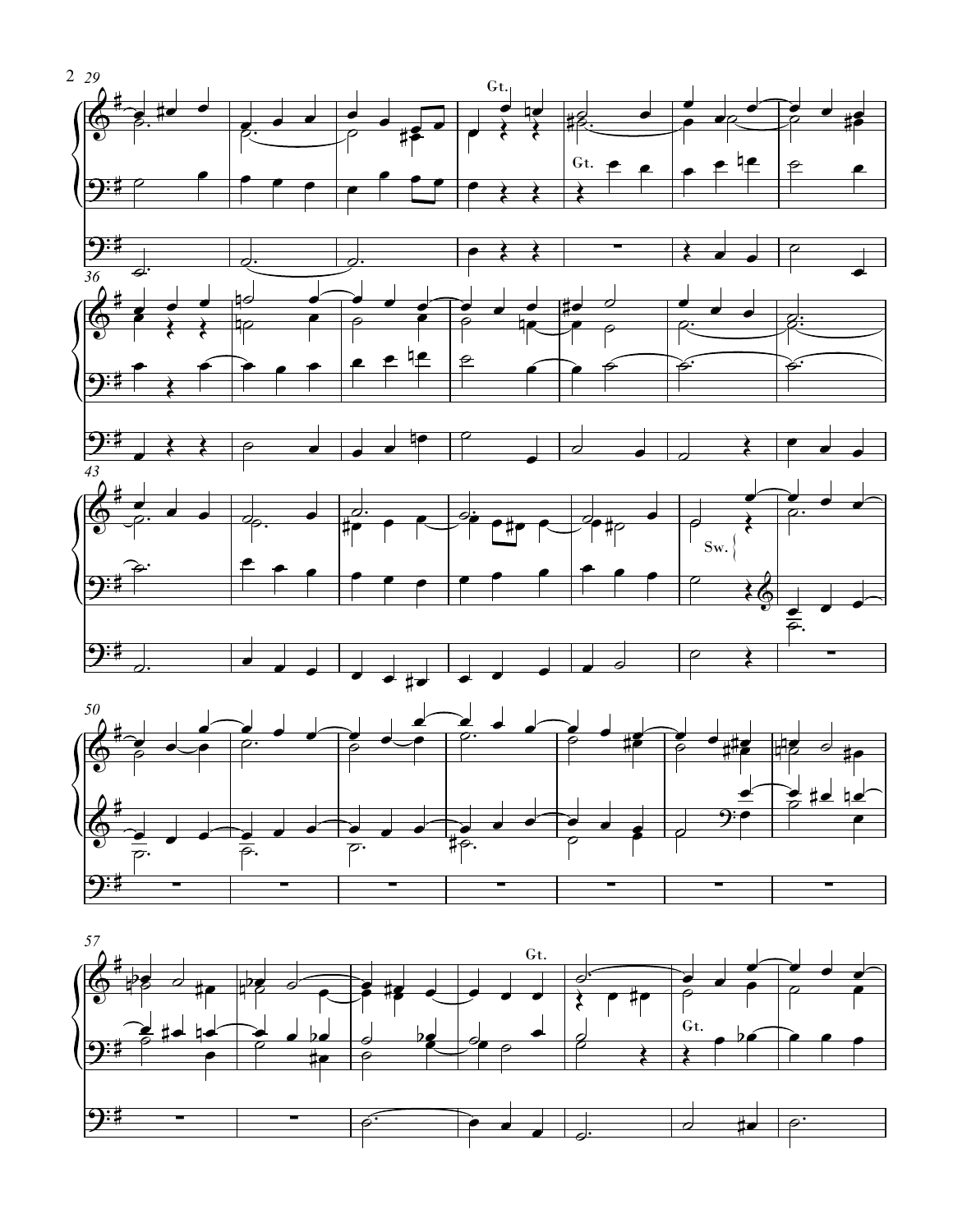![](_page_4_Figure_0.jpeg)

![](_page_4_Figure_1.jpeg)

![](_page_4_Figure_2.jpeg)

![](_page_4_Figure_3.jpeg)